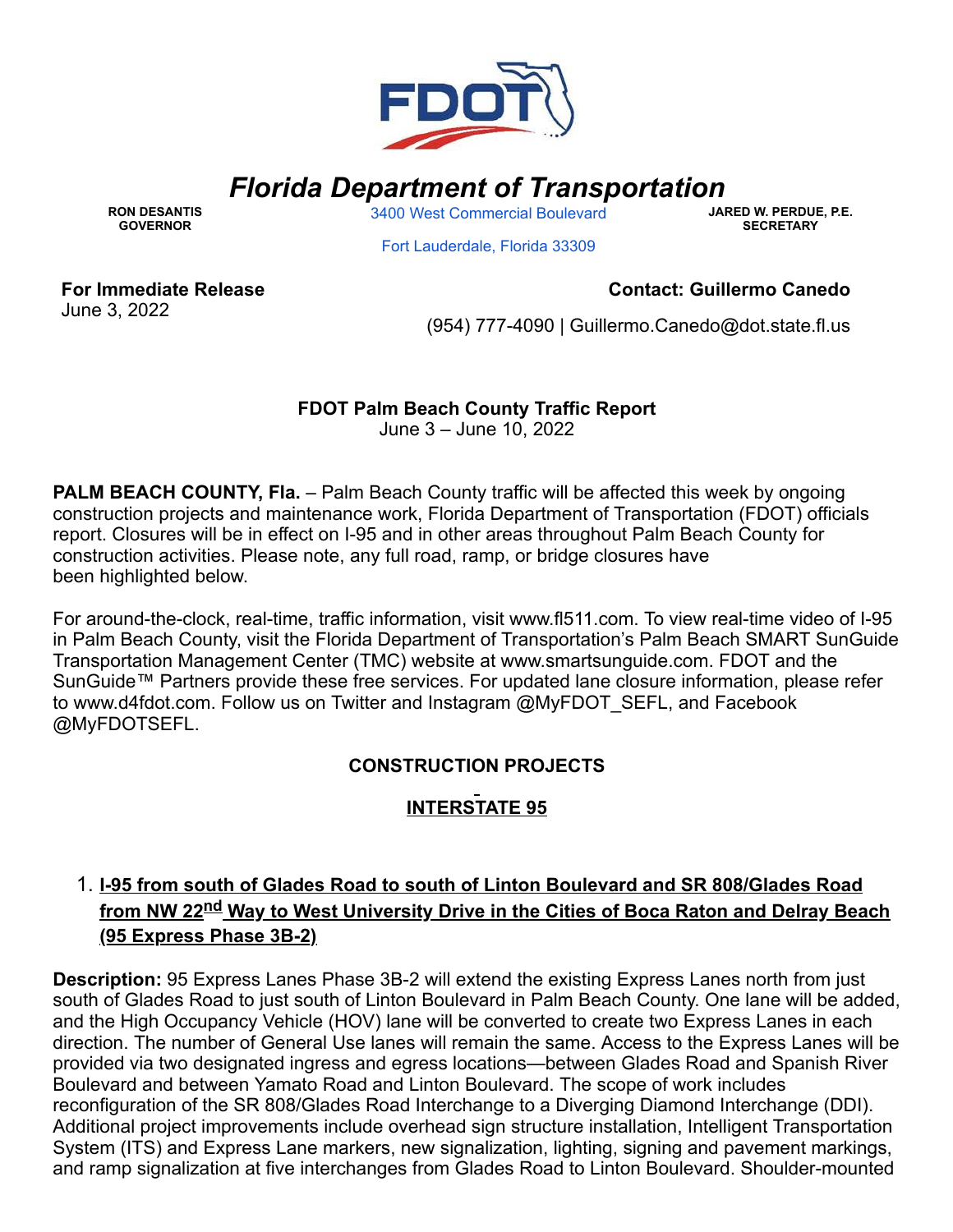sound barrier walls will be constructed along I-95 northbound between Clint Moore Road and Linton Boulevard, ground-mounted sound walls will be installed on the south side of Yamato Road east of I-95 adjacent to the University Heights Community and along I-95 northbound south of Linton Boulevard adjacent to the Tierra Verde Community. The Clint Moore Road Bridge over I-95 will be fully reconstructed and the Glades Road bridge over the South Florida Regional Transportation Authority (SFRTA) railroad tracks and Military Trail and the I-95 bridge over the C-15 Canal (between Peninsula Drive and Linton Boulevard) will be widened. For more information, please contact I-95 Community Outreach Specialist Andrea Pacini at (561) 214-3358 or [apacini@corradino.com.](mailto:apacini@corradino.com)

**Cost/Completion:** \$148 million. Completion is expected in late 2023.

## **I-95 Traffic Impact:**

- I-95 will have up to four lanes closed in each direction nightly, 9 p.m. until 5:30 a.m., Sunday through Thursday. The first lane will close at 9 p.m., the second lane will close at 9:30 p.m., and the third and fourth lane will close at 11 p.m.
- I-95 southbound from Spanish River to Glades Rd is in a new traffic pattern with traffic shifted to the outside to allow for median construction, through December 2022.
- I-95 northbound from Yamato Road to Linton Boulevard is in a new traffic pattern with traffic shifted to the outside to allow for median construction, through December 2022.
- I-95 northbound lanes, from Glades Road to Yamato Road, are shifted to the outside to allow for median construction, through December 2022.
- **I-95 Southbound Full Closure Advanced Notice:** All I-95 southbound lanes at Congress Avenue will be closed to traffic overnight, Sunday, June 12 for deck pour operations at the Clint Moore Road bridge. The first lane will close at 9 p.m., the second lane will close at 10 p.m., and all lanes will be closed by 11 p.m., reopening by 5 a.m. Traffic will be detoured via the I-95 southbound exit ramp to Peninsula Corp Drive/Congress Avenue, and Yamato Road to the I-95 southbound entrance ramp. FHP will be onsite to assist motorists. Monday, June 13 will be used as contingency nights if needed. Please see the detour flyer attached.

# **Glades Road Impact:**

- Eastbound Glades Road, from east of Military Trail to I-95, is shifted to the inside to facilitate outside widening.
- Westbound Glades Road, between NW 22nd Way and West University Drive, is in a new traffic pattern with traffic shifted inside towards the median to allow for outside widening.
- Westbound Glades Road, between NW 22nd Way and West University Drive, will have one lane closed daily, 9:30 a.m. until 4 p.m., Monday through Friday, and from 9 p.m. until 6 a.m., Sunday through Thursday. Glades Road, between NW 22nd Way and West University Drive, will have one lane closed nightly at 9 p.m. and two lanes closed at 10 p.m. until 6 a.m., Sunday through Thursday.
- Glades Road westbound and eastbound, between Butts Road and I-95, is shifted inside towards the median to allow for outside widening and drainage activities.
- To ensure pedestrian safety during bridge construction activities, the north sidewalk of Glades Road from W. University Drive to Executive Center Drive is closed through late summer 2022 to facilitate the widening of the Glades Road bridge over I-95 and Military Trail. Pedestrian traffic is being detoured to the south sidewalk during this phase of construction.
- To ensure pedestrian safety during Intelligent Transportation System installation activities, the Glades Road south sidewalk is closed from St. Andrews Boulevard to the west entrance of Boca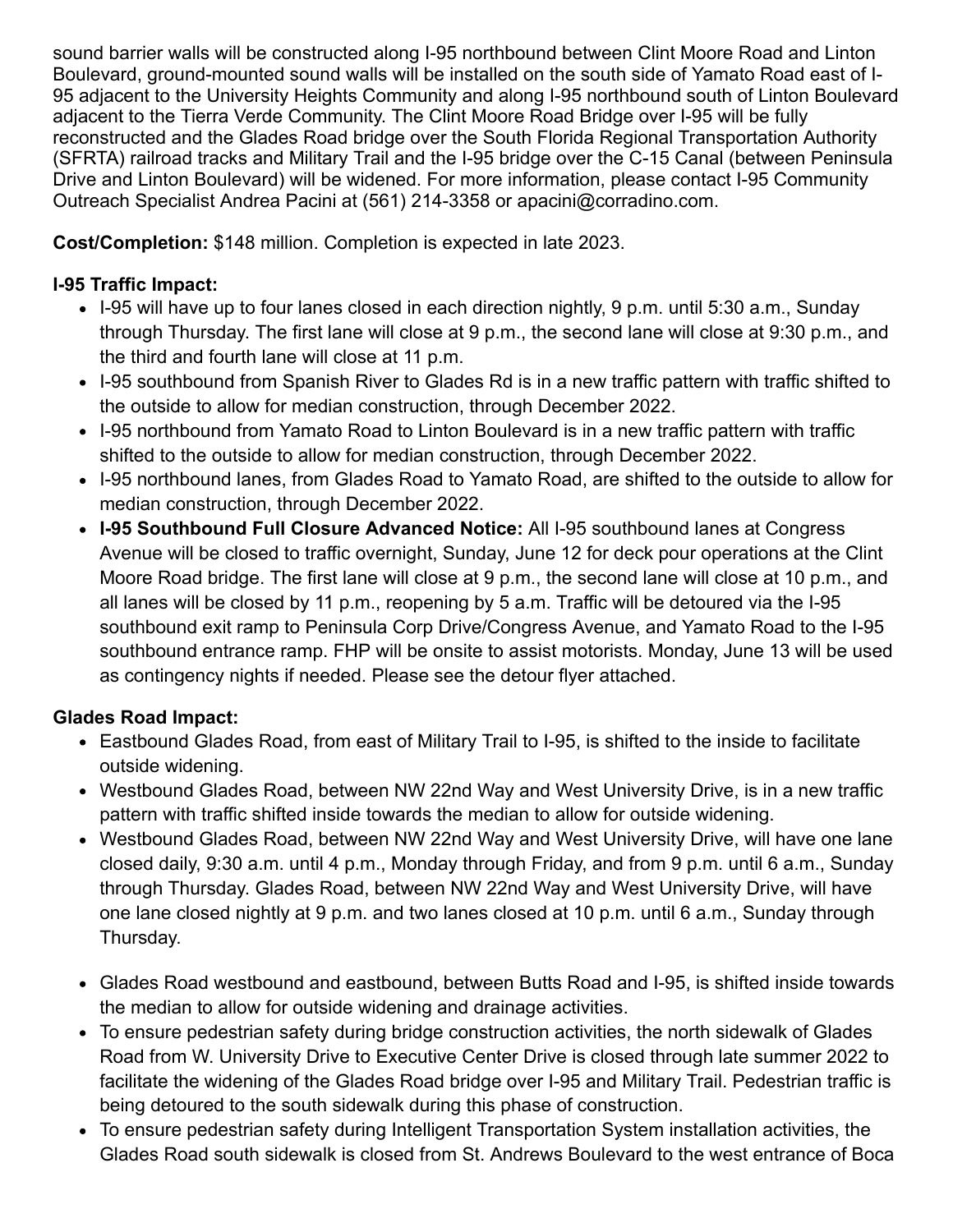Town Center. Pedestrian traffic is being detoured to the north side of Glades Road during this operation.

# **Military Trail Impact:**

- Military Trail northbound at NW 19<sup>th</sup> Street will undergo a full nightly closure, as needed, 10 p.m. until 5 a.m., Sunday through Thursday, for bridge construction.
- Military Trail southbound at Butts Road will undergo a full nightly closure, as needed, 10 p.m. until 5 a.m., Sunday through Thursday, for bridge construction.
- Military Trail southbound at Glades Road will have one outside lane closed as needed, 9 a.m. until 3 p.m., Monday through Friday.
- Military Trail at Glades Road has two northbound and one southbound lane closed through June 2022 to facilitate Glades Road bridge widening operations. During this activity, one northbound and two southbound lanes will remain open.

### **Yamato Road Impact:**

- Eastbound Yamato Road at I-95 will have one outside lane closed as needed, 9:30 a.m. until 4 p.m., Monday through Friday.
- Westbound Yamato Road at I-95 will have one outside lane closed as needed, 9:30 a.m. until 4 p.m., Monday through Friday.

#### **Clint Moore Road Impact:**

The Clint Moore Road bridge over I-95 is closed for reconstruction through late summer 2022. Westbound traffic is being detoured via NW 2<sup>nd</sup> Avenue, Yamato Road, and Congress Avenue. Eastbound traffic is being detoured via Park of Commerce Boulevard, Congress Avenue, Yamato Road, and NW 2<sup>nd</sup> Avenue. Local neighborhood access is maintained; only the approaches and bridge over I-95 are closed.

### **Ramp Impact:**

- The I-95 northbound entrance ramp from westbound Glades Road will be closed nightly as needed, 11 p.m. until 5 a.m., Sunday through Thursday. Traffic will be detoured via westbound Glades Road, Jog Road and Yamato Road. FHP will be on site to assist motorists.
- The I-95 northbound exit ramp to Spanish River Boulevard will be closed nightly as needed, 11 p.m. until 5 a.m., Sunday through Thursday. Traffic will be detoured via I-95 north, Yamato Road east, US-1, and Spanish River Boulevard. FHP will be onsite to assist motorists.
- The I-95 northbound entrance ramp from Congress Avenue and Peninsula Corp. Drive will be closed nightly as needed, 11 p.m. until 5 a.m., Sunday through Thursday. Traffic will be detoured via southbound I-95 and Yamato Road. FHP will be on site to assist motorists.
- The I-95 northbound exit ramp to Congress Avenue will be closed nightly as needed, 11 p.m. until 5 a.m., Sunday through Thursday. Traffic will be detoured via I-95 and Linton Boulevard. FHP will be on site to assist motorists.
- The I-95 northbound entrance ramp from eastbound Glades Road will be closed nightly as needed,11 p.m. until 5 am., Sunday through Thursday. Traffic will be detoured via Glades Road east, N. Federal Highway, and Yamato Road. FHP will be on site to assist motorists.
- The I-95 northbound exit ramp to Yamato Road will be closed nightly as needed, 11 p.m. until 5 a.m., Sunday through Thursday. Traffic will be detoured via Congress Avenue/Peninsula Corp Drive, Congress Avenue, and Yamato Road. FHP will be on site to assist motorists.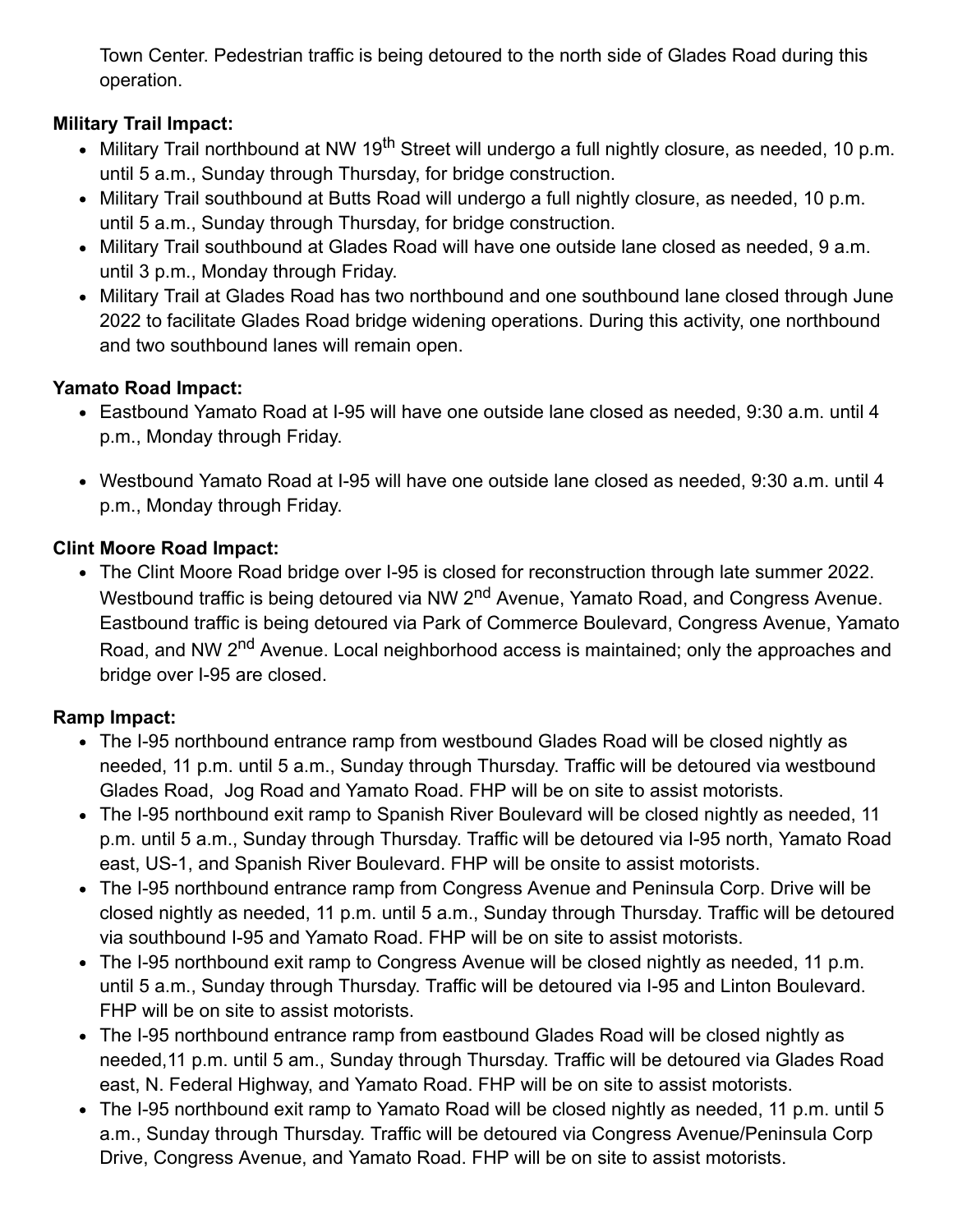- The I-95 southbound exit ramp to Yamato Road/Spanish River Blvd will be closed nightly as needed, 11 p.m. until 5 a.m., Sunday through Thursday. Traffic will be detoured via Peninsula Corp Dr, Congress Ave. FHP will be on site to assist motorists.
- The I-95 southbound entrance ramp from eastbound Yamato Road will be closed nightly as needed, 11 p.m. until 5 a.m., Sunday through Thursday. Traffic will be detoured via eastbound Yamato Road, US-1/Federal Highway south, westbound Glades Road, and the I-95 southbound entrance ramp from Glades Road. FHP will be on site to assist motorists.
- The I-95 southbound entrance ramp from westbound Yamato Road will be closed nightly as needed, 11 p.m. until 5 a.m., Sunday through Thursday. Traffic will be detoured via westbound Yamato Road, Congress Ave, Peninsula Corp Drive, and the I-95 southbound entrance ramp from Peninsula Corp Drive. FHP will be on site to assist motorists.
- The I-95 southbound entrance ramp from westbound Glades Road will be closed nightly as needed, 11 p.m. until 5 a.m., Sunday through Thursday. Traffic will be detoured via westbound Glades Road, Powerline Road, and Palmetto Park Road. FHP will be on site to assist motorists.
- The I-95 southbound entrance ramp from Peninsula Corp Drive will be closed nightly as needed, 11 p.m. until 5 a.m., Sunday through Thursday. Traffic will be detoured via Congress Avenue and Yamato Road. FHP will be on site to assist motorists.

### 2. **I-95 Lighting and Roadway Improvements Project from South of the State Road 706 / Indiantown Road Interchange to the County Road 708 / SE Bridge Road Interchange**

**Description:** This 11.59-mile I-95 improvements project started September 9, 2020, in Jupiter and Hobe Sound. Work includes installing new roadway lighting with LED luminaires, replacing the high mast lighting system with a conventional LED roadway lighting system, extending the northbound I-95 merge lane just north of Indiantown Road, extending the deceleration distances for the I-95 northbound to westbound Indiantown Road exit ramp and the I-95 southbound to eastbound Indiantown Road exit ramp, and installing wrong way vehicle detection systems at the Indiantown Road and SE Bridge Road I-95 interchanges and new advanced warning signage.

**Cost/Completion:** \$12.3 million. Completion is expected in spring 2022.

### **Traffic Impact:**

- The shoulder in both directions of I-95 will be intermittently closed Monday, June 6 through Friday, June 10 from 6:30 a.m. to 6 p.m. for roadway work. During this time the exit ramp will still be open as motorists can use the inside left lane.
- One to two lanes in either direction of I-95 at the Indiantown Road interchange may be closed nightly from Sunday, June 5 through Thursday, June 9 from 10 p.m. to 6 a.m. for roadway work.
- The outside ramp lane of the northbound I-95 to eastbound Indiantown Road exit ramp will be closed Monday, June 6 through Friday, June 10 from 10 a.m. to 3 p.m. for roadway work.
- The outside ramp lane of the southbound I-95 to eastbound Indiantown Road exit ramp will be closed Monday, June 6 through Friday, June 10 from 10 a.m. to 3 p.m. for roadway work.
- The outside ramp lane of the southbound I-95 to westbound Indiantown Road exit ramp will be closed Monday, June 6 through Friday, June 10 from 10 a.m. to 3 p.m. for roadway work.
- The outside ramp lane of the northbound I-95 to westbound Indiantown Road exit ramp will be closed Monday, June 6 through Friday, June 10 from 10 a.m. to 3 p.m. for roadway work.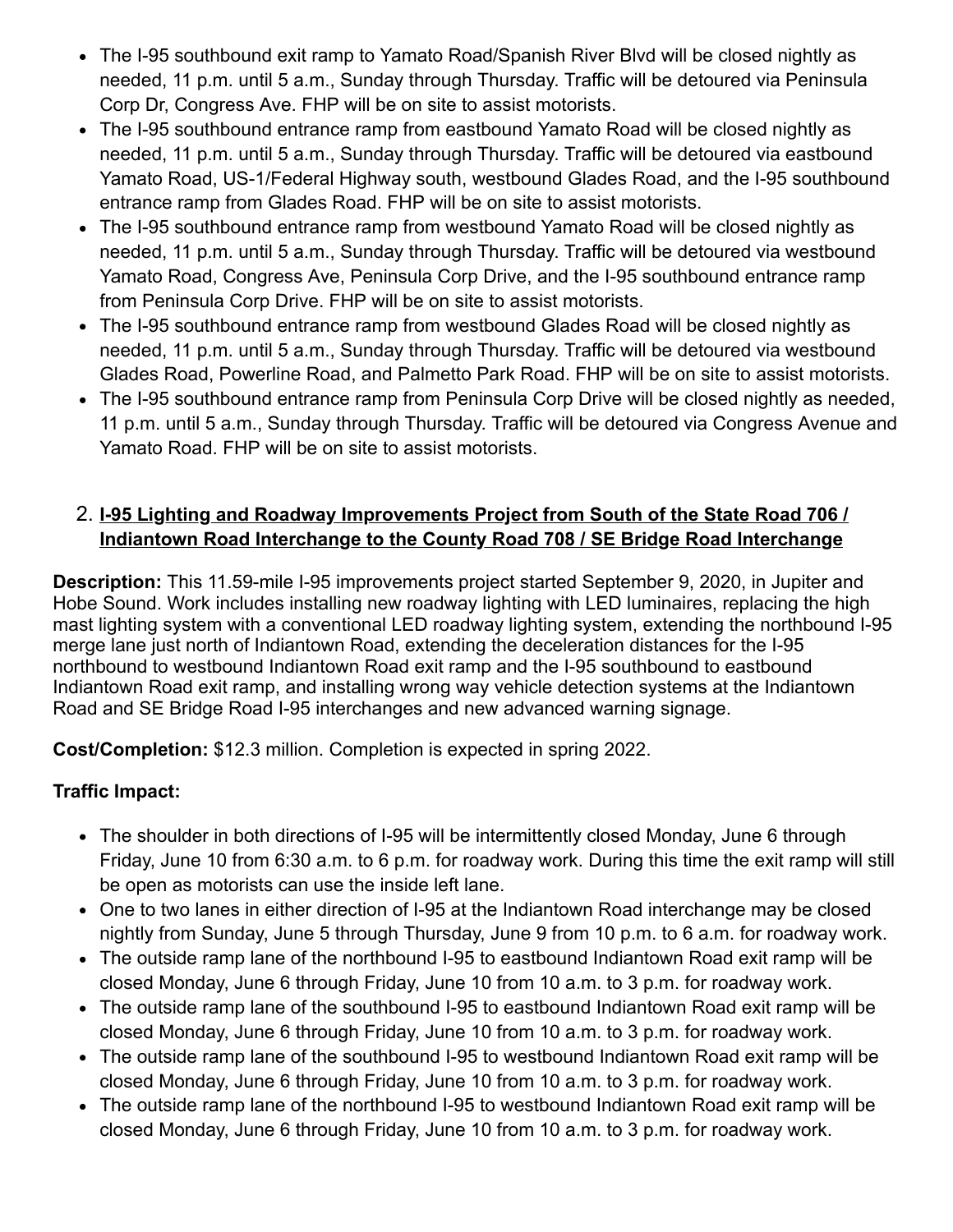- The eastbound Indiantown Road to southbound I-95 on ramp outside lane will be closed Monday, June 6 through Friday, June 10 from 10 a.m. to 3 p.m. for roadway work.
- The eastbound Indiantown Road to northbound I-95 on ramp outside lane will be closed Monday, June 6 through Friday, June 10 from 10 a.m. to 3 p.m. for roadway work.
- The westbound Indiantown Road to southbound I-95 on ramp outside lane will be closed Monday, June 6 through Friday, June 10 from 10 a.m. to 3 p.m. for roadway work.
- The westbound Indiantown Road to northbound I-95 on ramp outside lane will be closed Monday, June 6 through Friday, June 10 from 10 a.m. to 3 p.m. for roadway work.
- One lane in each direction of Indiantown Road from the Turnpike entrance/exit to Island Way will be closed Monday, June 6 through Friday, June 10 from 10 a.m. to 3 p.m. for roadway work. For more information, please contact Community Outreach Specialist Samantha Kayser at 772-579- 5479.

#### *SOUTHERN PALM BEACH COUNTY PROJECTS (Boca Raton, Delray Beach)*

# 3. **Brant Drive Bridge Replacement Project**

**Description** This 0.1-mile project in the cities of Boca Raton and Delray Beach consists of replacing the two-lane Brant Drive Bridge (Bridge No. 935501) over the C-15 Canal with a new bridge consisting of two travel lanes and 10-foot shared-use paths in each direction. Improvements also include constructing 10-foot shared-use paths in each direction north of the bridge, reconstructing sidewalks south of the bridge, adding decorative lighting and drainage, upgrading signage and pavement markings, reconstructing roadway approaches and milling and resurfacing.

#### **Cost/Completion:** \$2.49 million/Early 2023

#### **Traffic Impact:**

- Brant Drive is closed from Oregon Lane to Avocet Road for the duration of construction. Traffic will be detoured as follows:
	- Northbound traffic should go south on Brant Drive to East Country Club Boulevard, go south on East Country Club Boulevard to West Hidden Valley Boulevard, go east on West Hidden Valley Boulevard to North Dixie Highway, go north on North Dixie Highway to Lindell Boulevard, go west on Lindell Boulevard to Carl Bolter Drive, go south on Carl Bolter Drive to Brant Drive.
	- Southbound traffic should go north on Brant Drive to Carl Bolter Drive, go north on Carl Bolter Drive to Lindell Boulevard, go east on Lindell Boulevard to North Dixie Highway, go south on North Dixie Highway to West Hidden Valley Boulevard, go west on West Hidden Valley Boulevard to East Country Club Boulevard, go north on East Country Club Boulevard to Brant Drive. For more information, please contact Community Outreach Specialist Angel Streeter Gardner at 561-886-8773 or [angel@valerin-group.com.](mailto:angel@valerin-group.com)

### 4. **George Bush Boulevard Improvements Project**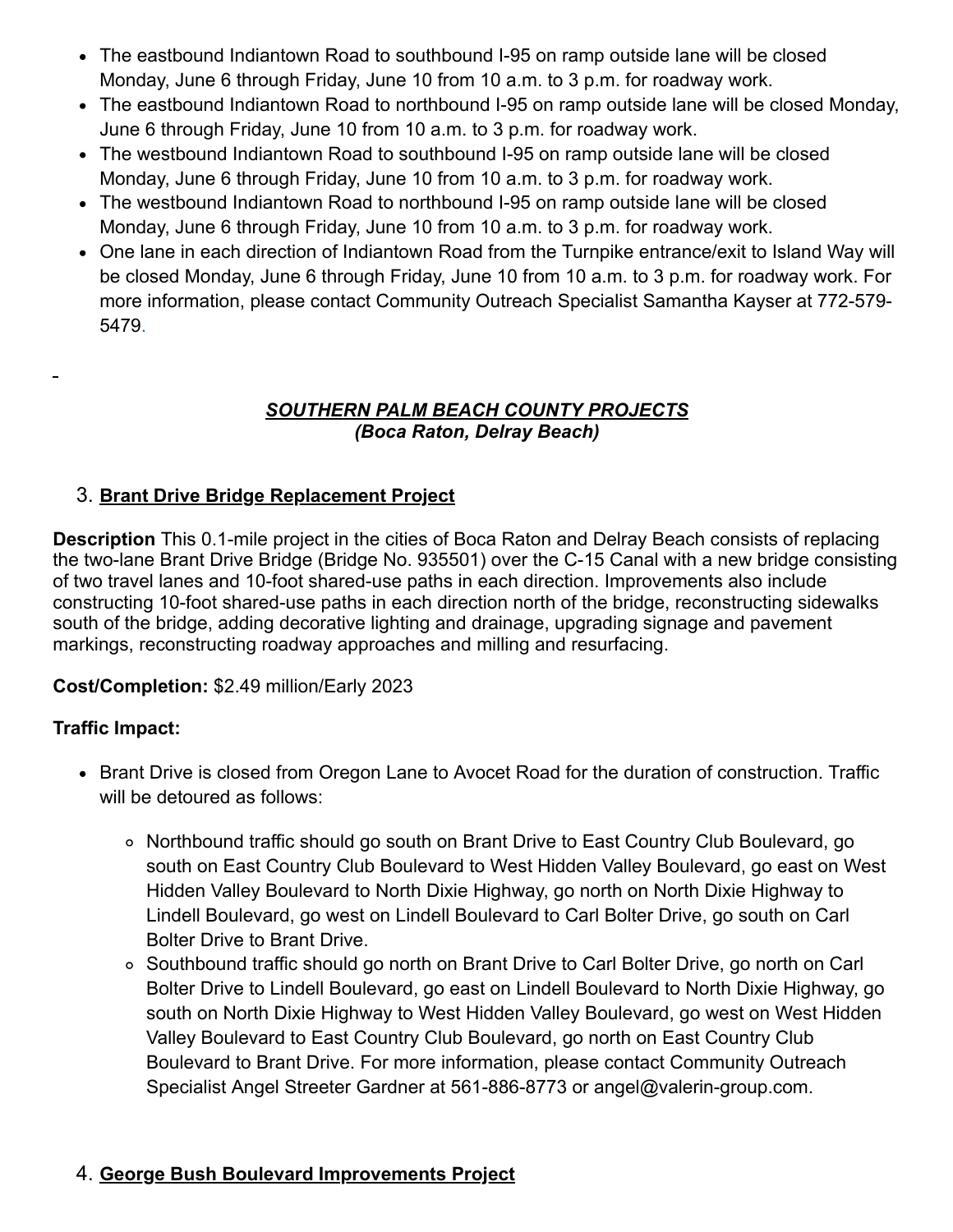**Description:** This 0.8-mile roadway improvements project, from NE 2<sup>nd</sup> Avenue to State Road A1A in the City of Delray Beach, began Monday, July 19, 2021. The City of Delray Beach, as Project Sponsor, requested that the Florida Department of Transportation (FDOT), District Four design and construct this project through application to the Palm Beach Transportation Planning Agency and City of Delray Beach Resolution 06-18. Work includes milling and resurfacing with minor widening, concrete sidewalk and driveway replacement including curb and gutter improvements, signing and pavement marking upgrades including bike lane and detectable warning surfaces, and drainage and utility improvements. **Cost/Completion:** \$2 million. Completion is expected in summer 2023.

### **Traffic Impact:**

• One lane in each direction of George Bush Boulevard between NE 8<sup>th</sup> Avenue and Palm Trail may be closed Tuesday through Friday, 7 a.m. to 6 p.m., and Saturday, 8 a.m. to 4 p.m. for curb and gutter improvements, installation of sidewalk, pavement work, lighting, and French Drain installation through Friday, June 10. During this time, a flagging operation will be used to direct traffic eastbound and westbound. Emergency vehicles, local driveway, and pedestrian access will be provided at all times. For more information, please contact Community Outreach Specialist Melissa Readling at 772-577-8803 or [mreadling@corradino.com](mailto:mreadling@corradino.com).

### 5. **Homewood Boulevard Improvements Project**

**Description:** This 0.8-mile roadway improvements project from Old Germantown Road to Lowson Boulevard in the City of Delray Beach began Friday, November 12, 2021. The City of Delray Beach, as Project Sponsor, requested that the Florida Department of Transportation (FDOT) District Four design and construct the Homewood Boulevard Improvements Project through application to the Palm Beach Transportation Planning Agency, Palm Beach County Resolution 2021-0169, and City of Delray Beach Resolution 06-18. Work includes milling and resurfacing the roadway with minor widening; concrete sidewalk and driveway replacement, including curb and gutter improvements; signing and pavement marking upgrades, including bike lane and detectable warning surfaces; installation of four (4) new signal mast arms at Linton Blvd. to meet current standards; and drainage and utility improvements. **Cost/Completion:** \$2.5 million. Completion is expected in early 2023.

### **Traffic Impact:**

- The outside lane in each direction from Old Germantown Road to Lowson Boulevard may be closed from 9 a.m. to 5 p.m., Monday through Friday, and Saturday as needed, for the installation of temporary pavement markings, widening of the outside shoulder, and sidewalk work. Please note, work hours will occur during daytime hours, Monday through Friday, 8 a.m. to 6 p.m., and Saturdays 8 a.m. to 6 p.m. as needed. During this time, a flagging operation will be used to direct traffic northbound and southbound. Pedestrian detours will be clearly marked. Palm Tran, pedestrian, driveway, and street access will be maintained at all times.
- The eastbound right turn lane from Linton Boulevard to southbound Homewood Boulevard will be closed for sheet pile installation. Motorists will be able to turn right onto Homewood Boulevard from the eastbound Linton Boulevard center lane.
- The southbound lane of Homewood Boulevard between Linton Boulevard and SW 26<sup>th</sup> Terrace is shifted to the east. During this time, a flagging operation may be used to direct traffic northbound and southbound. For more information, please contact Community Outreach Specialist Melissa Readling at 772-577-8803 or [mreadling@corradino.com](mailto:mreadling@corradino.com).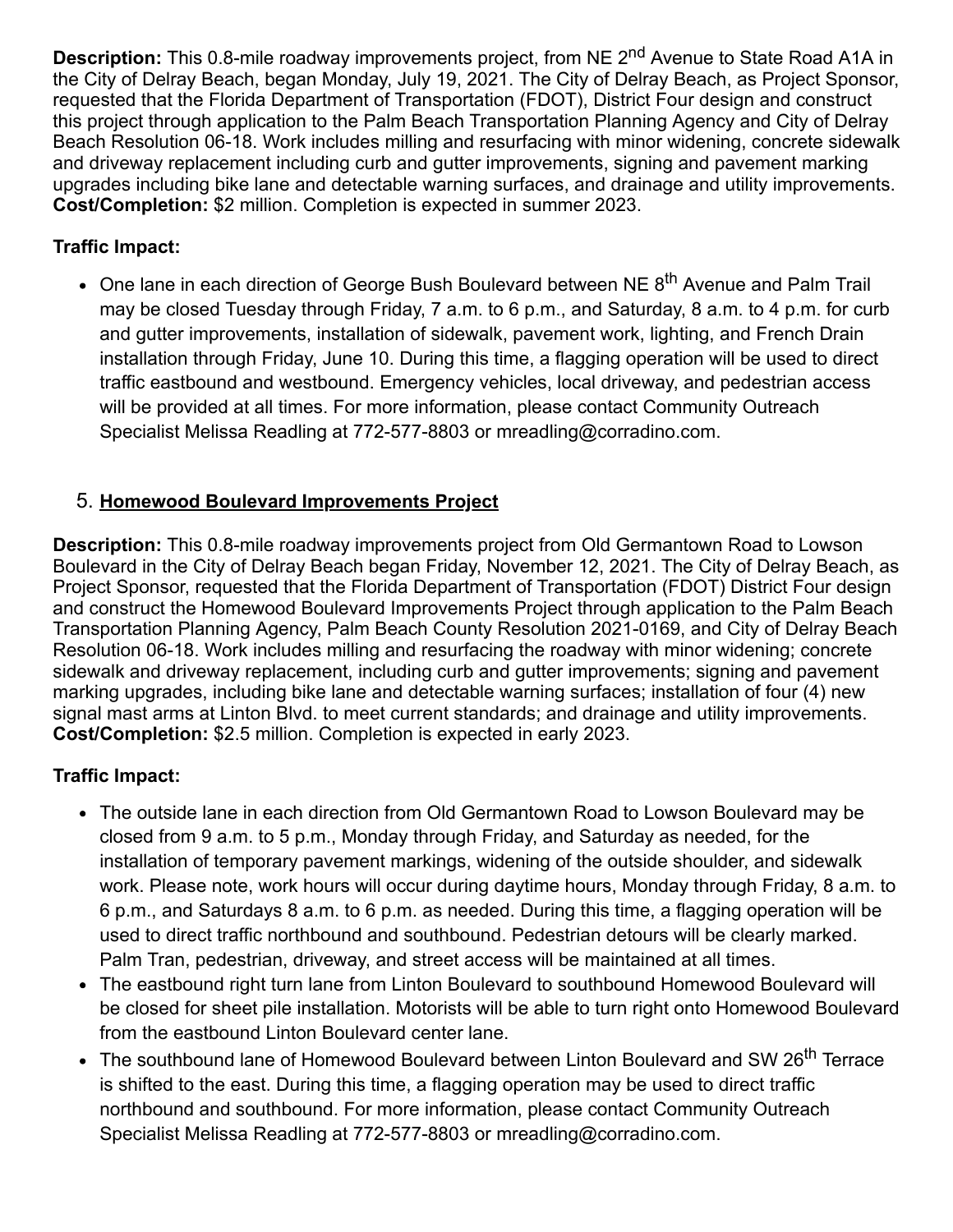#### *CENTRAL PALM BEACH COUNTY PROJECTS (Boynton Beach, Lantana, Lake Worth Beach, West Palm Beach, Palm Beach)*

#### 6. **Forest Hill Boulevard Improvements Project**

**Description:** This 2.9-mile roadway improvements project began Tuesday, July 6, 2021, in Wellington, West Palm Beach, and Greenacres. Work includes milling and resurfacing guardrail installation, upgrading curb ramps to meet Americans with Disabilities Act (ADA) standards, improvements to intersection street lighting, pedestrian signalization, and signage and pavement markings.

**Cost/Completion:** \$3.5 million. Completion is expected in summer 2022.

#### **Traffic Impact:**

All lanes open. This project was Final Accepted by the Florida Department of Transportation on Wednesday, May 25, 2022. For more information, please contact Community Outreach Specialist Melissa Readling at 772-577-8803 or [mreadling@corradino.com](mailto:mcruz@corradino.com).

#### 7. **Southern Boulevard (SR 80) Bridges Replacement Project**

**Description:** This 0.76-mile project includes replacing the existing bascule (draw) bridge and tide relief bridge over the Intracoastal Waterway (ICWW) and Lake Worth Lagoon between the Town of Palm Beach and the City of West Palm Beach. The project limits are between Washington Road in West Palm Beach and State Road A1A/South Ocean Boulevard in Palm Beach. New decorative lighting, pedestrian features, traffic signals, signage, and drainage are included. A temporary bridge has been built north of the existing bridge to maintain traffic while the replacement bascule bridge is under construction.

**Cost/Completion:** \$97 million. Completion is anticipated in fall 2022.

#### **Traffic Impact:**

- Flagler Drive from Southern Boulevard to Worth Court North is closed as the roadway is reconstructed. Sidewalks also are closed. Access will be maintained for local traffic only. Traffic will be detoured as follows:
	- Traffic going north on Flagler Drive should: Go west on Worth Court North to Washington Road; go north on Washington Road to Southern Boulevard; go east on Southern Boulevard to Flagler Drive.
	- Traffic going south on Flagler Drive should: Go west on Southern Boulevard to Washington Road; go south on Washington Road to Worth Court North; go east on Worth Court North to Flagler Drive.

#### **Marine Impact:**

• The navigable waterway through the Southern Boulevard Bridge is restricted to half channel navigation. Full channel openings will not occur. During half-channel closures, the horizontal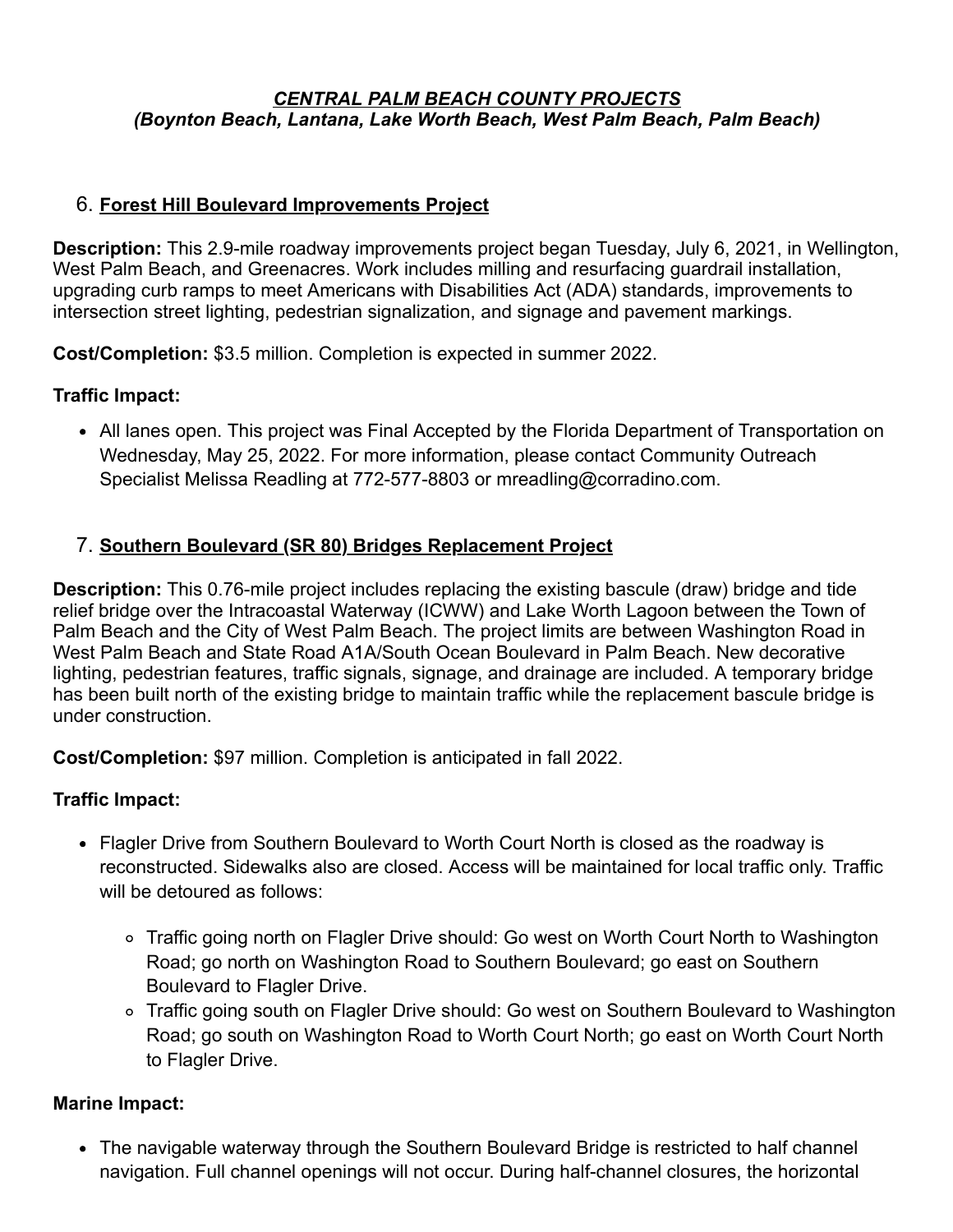clearance through the bridge is 45 feet.

- The schedule of channel restrictions is published in the U.S. Coast Guard's Local Notice to Mariners at [www.navcen.uscg.gov](https://gcc02.safelinks.protection.outlook.com/?url=http%3A%2F%2Fwww.navcen.uscg.gov%2F&data=05%7C01%7Cguillermo.canedo%40dot.state.fl.us%7C526cd4de1b994d327cd108da457bd999%7Cdb21de5dbc9c420c8f3f8f08f85b5ada%7C0%7C0%7C637898695545428370%7CUnknown%7CTWFpbGZsb3d8eyJWIjoiMC4wLjAwMDAiLCJQIjoiV2luMzIiLCJBTiI6Ik1haWwiLCJXVCI6Mn0%3D%7C3000%7C%7C%7C&sdata=cHV24YVYdl3OWj%2Fu5C0wg4kGcmvSvqeXxxGJmUXUUak%3D&reserved=0).
- The Southern Boulevard Bridge opens for marine traffic twice per hour at 15 minutes and 45 minutes past the hour. For more information, please contact Community Outreach Specialist Angel Streeter Gardner at 561-886-8773 or [angel@valerin-group.com.](mailto:angel@valerin-group.com)

#### *NORTHERN PALM BEACH COUNTY PROJECTS (Riviera Beach, North Palm Beach, Palm Beach Gardens, Juno Beach, Jupiter, Tequesta)*

### 8. **Wrong Way Driving Safety Improvement Project in Riviera Beach**

**Description:** Project Improvements include installing signs, flashing beacons, and Intelligent Transportation System (ITS) devices to alert wrong way drivers at the SR 9/I-95 southbound exit ramp to west SR 708/Blue Heron Boulevard. For more information, please contact I-95 Community Outreach Specialist Daniela Silva at (786) 441-3088 or [msilva@corradino.com](mailto:msilva@corradino.com).

**Cost/Completion:** \$745,355 / Completion is expected in summer 2022.

### **Traffic Impact:**

The outside shoulder along the SR 9/I-95 exit ramp to west SR 708/Blue Heron Boulevard will be closed daily, 8 a.m. until 4 p.m., Monday through Friday, for the installation of signs, flashing beacons, and Intelligent Transportation System (ITS) devices.

### 9. **Australian Avenue Lighting Improvements Project**

**Description:** This 1.13-mile lighting improvements project, from West 1<sup>st</sup> Street to State Road 708/Blue Heron Boulevard in Palm Beach County began on Monday, November 22, 2021. The City of Riviera Beach, as Project Sponsor, requested that the Florida Department of Transportation (FDOT), District Four, design and construct the Australian Avenue Lighting Improvements Project, through application to the Palm Beach Transportation Planning Agency and City of Riviera Beach Resolution 2020-0987

Work includes installing a continuous decorative LED lighting system, replacing concrete sidewalk and driveways impacted by LED light pole installations and curb and gutter improvements, and upgrading pedestrian curb ramps and pavement markings to meet current Americans with Disabilities Act (ADA) Requirements.

**Cost/Completion:** \$3 million. Completion is expected in spring 2023.

### **Traffic Impact:**

• One lane in each direction of Australian Avenue from West 1<sup>st</sup> Street to Blue Heron Boulevard may be closed daily, 9 a.m. to 3 p.m., Monday through Friday, and nightly, 7 p.m. to 6 a.m., Monday through Thursday for ADA ramp updates, curb improvements, and crosswalk striping.

### **Pedestrian Impact:**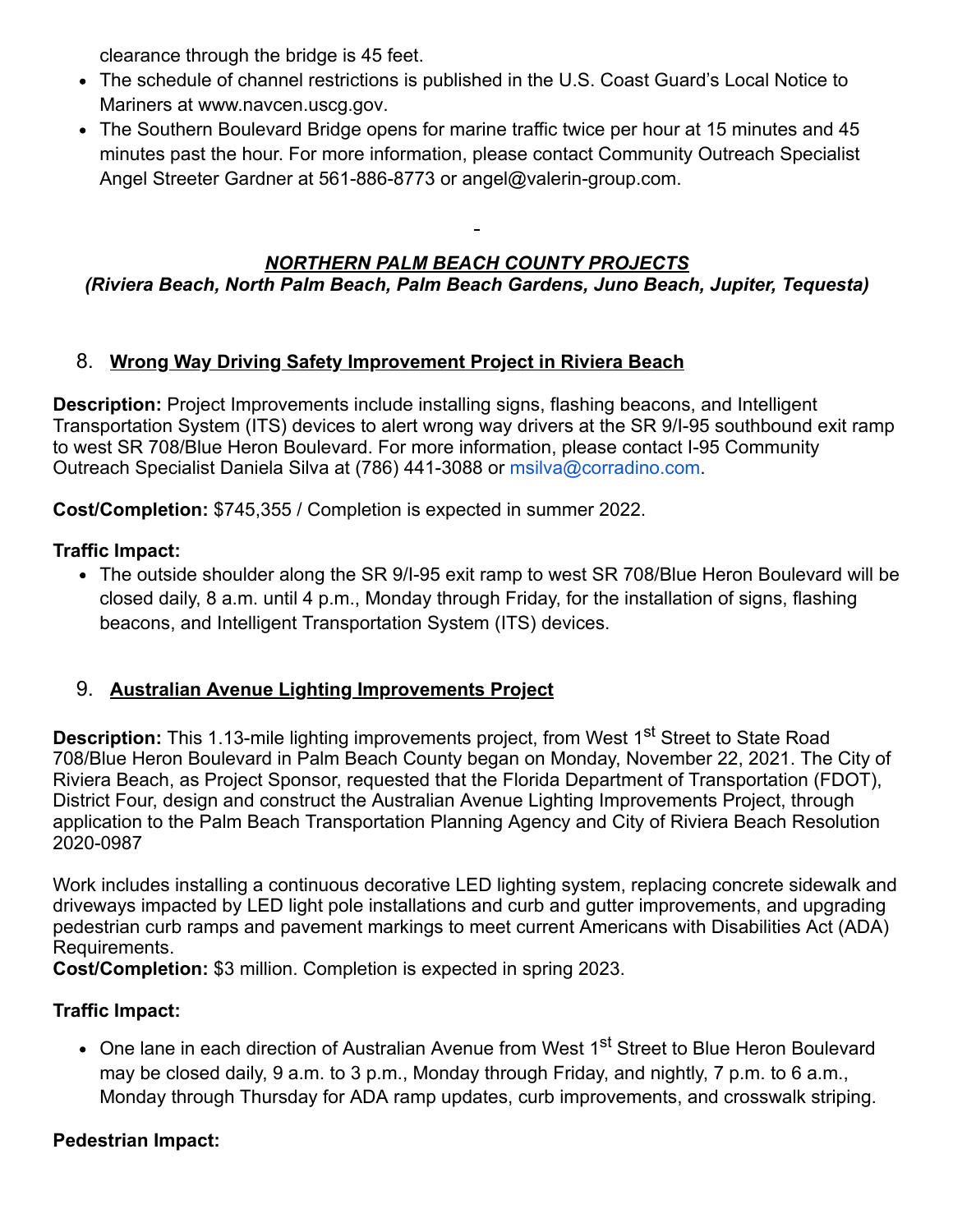Australian Avenue, between W. 1st Street and Blue Heron Boulevard has sidewalk closures for ADA ramp updates, curb improvements, and crosswalk striping through spring 2022**.** Pedestrian closures & detours are as follows:

### **Southbound sidewalk closures & detour information:**

■ W. 13th Street to Martin Luther King, Jr. Boulevard will have the southbound sidewalk closed (west side of roadway) through spring 2022. DETOUR: Pedestrians may cross at the W. 13th Street and Martin Luther King, Jr. Boulevard intersections to access the sidewalk on the east side of the roadway.

### **Northbound sidewalk closures & detour information:**

- W 1st. Street to Martin Luther King, Jr. Boulevard will have the northbound sidewalk closed (east side of roadway) through spring 2022. DETOUR: Pedestrians may cross at the Hill Avenue and Martin Luther King, Jr. Boulevard intersections to access the sidewalk on the west side of the roadway.
- W. 13th Street to Blue Heron Boulevard will have the northbound sidewalk closed (east side of roadway) through spring 2022. DETOUR: Pedestrians may cross at W. 13th Street and Blue Heron Boulevard intersections to access the sidewalk on the west side of the roadway. For more information, please contact Community Outreach Specialist Melissa Readling at 772-577-8803 or [mreadling@corradino.com](mailto:mreadling@corradino.com).

### **Florida East Coast Railway Impacts not related to construction**

**Advance Notice:** FEC railroad will be doing maintenance at the Palm Beach County railroad crossing located at Australian Avenue south of W. 15th Street from 6 a.m. June 19 thru midnight June 21. A traffic detour will be in place. For more information please contact Daniel Fetahovic at (904) 279-3196.

# 10. **State Road (SR) A1A Gravity Wall Replacement Project**

**Description:** This 0.171-mile gravity wall replacement project on State Road (SR) A1A adjacent to John D. MacArthur Beach State Park in North Palm Beach is anticipated to begin on June 27, 2022. This project includes replacing the existing gravity wall with a sheet pile wall, replacing sidewalk, curb and gutter, and fencing; milling and resurfacing the roadway; upgrading pavement markings, and signing to the latest standards.

### **Cost/Completion:** 2.3 million/Early 2023

**Virtual Public Meeting:** Tuesday, June 7, 2022, 5:00 p.m. - 6:00 p.m. Please use the following link to register: [https://bit.ly/GravityWall-VPM.](https://gcc02.safelinks.protection.outlook.com/?url=https%3A%2F%2Fbit.ly%2FGravityWall-VPM&data=05%7C01%7Cguillermo.canedo%40dot.state.fl.us%7C526cd4de1b994d327cd108da457bd999%7Cdb21de5dbc9c420c8f3f8f08f85b5ada%7C0%7C0%7C637898695545428370%7CUnknown%7CTWFpbGZsb3d8eyJWIjoiMC4wLjAwMDAiLCJQIjoiV2luMzIiLCJBTiI6Ik1haWwiLCJXVCI6Mn0%3D%7C3000%7C%7C%7C&sdata=oBDMfPqUxko8dmlQD%2BnvruGiswAQ60Nnq%2FZ4yXf%2BX6I%3D&reserved=0) You may also dial in via phone at 914-614-3221; Access Code: 673-477-089 Presentations will begin promptly at 5:00 p.m. & 5:30 p.m. Question & Answer sessions will follow each presentation. An unguided PowerPoint slideshow will play in between presentations if time allows.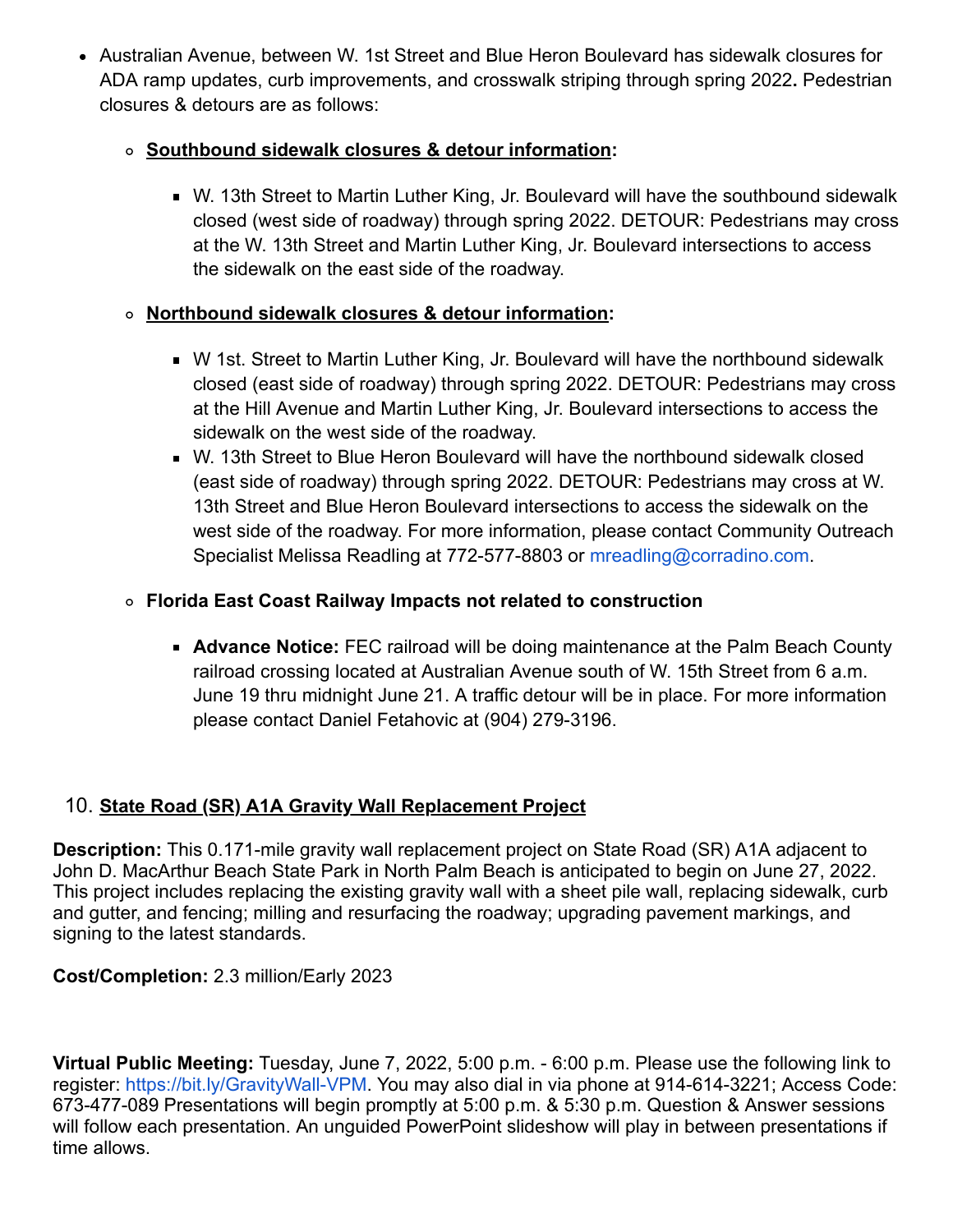**In-Person Open House:** Thursday, June 9, 2022, 6:00 p.m. - 7:00 p.m. John D. MacArthur Beach State Park 'Amphitheater',10900 Jack Nicklaus Drive, North Palm Beach, Florida 33408. The park entry fee will be waived upon letting the Park Ranger know you are there for the Construction Open House. Project personnel will be available to review the project scope and schedule, lane closure information, and address questions one-on-one. The latest social distancing guidelines will be followed. Please see the attached flyer. For more information, please contact Community Outreach Specialist Melissa Readling at 772-577-8803 or [mreadling@corradino.com](mailto:mreadling@corradino.com).

#### 11. **State Road (SR) 786/PGA Boulevard over the Intracoastal Waterway Bridge Project**

**Description:** This is 0.072-mile bridge project on State Road (SR) 786/PGA Boulevard over the Intracoastal Waterway in Palm Beach Gardens began December 13, 2021. It consists of installing erosion control materials in the channel under the SR 786/PGA Boulevard bridges and replacing the submarine cable conduit that provides power and communication to the bridges' movable spans.

#### **Cost/Completion:** \$2,469,362 / Summer 2022

#### **Traffic Impact:**

• One lane in either direction may be closed on PGA Boulevard between Prosperity Farms Road and Ellison Wilson Road daily from 7 p.m. to 2:30 p.m. Monday through Friday for concrete pours.

#### **Marine Impact:**

- The navigable waterway under the PGA Boulevard bridges will be limited to half channel navigation with single-leaf openings from 7 a.m. to 5 p.m. Monday through Friday until July 23, 2022. Full channel openings may be requested two hours in advance by calling the bridge tender at (561) 624-3684.
- The schedule of channel restrictions is published in the U.S. Coast Guard's Local Notice to Mariners at [www.navcen.uscg.gov](https://gcc02.safelinks.protection.outlook.com/?url=http%3A%2F%2Fwww.navcen.uscg.gov%2F&data=05%7C01%7Cguillermo.canedo%40dot.state.fl.us%7C526cd4de1b994d327cd108da457bd999%7Cdb21de5dbc9c420c8f3f8f08f85b5ada%7C0%7C0%7C637898695545428370%7CUnknown%7CTWFpbGZsb3d8eyJWIjoiMC4wLjAwMDAiLCJQIjoiV2luMzIiLCJBTiI6Ik1haWwiLCJXVCI6Mn0%3D%7C3000%7C%7C%7C&sdata=cHV24YVYdl3OWj%2Fu5C0wg4kGcmvSvqeXxxGJmUXUUak%3D&reserved=0). For more information, please contact Community Outreach Specialist Angel Streeter Gardner at 561-886-8773 or [angel@valerin-group.com.](mailto:angel@valerin-group.com)

#### 12. **US 1 Bridge Replacement Project**

**Description:** This 4.1-mile project located in the town of Jupiter from CR A1A to CR 707/Beach Road and surrounding intersections began October 18, 2021. It consists of replacing the existing US 1 Bridge over the Loxahatchee River, including adding bike lanes and sidewalks in each direction. Other improvements include installing Intelligent Transportation System technology to improve traffic flow, adding decorative lighting and drainage, and upgrading signage and pavement markings. Minor improvements will also be made to the Alternate A1A bridge over the Loxahatchee River. In addition, intersection improvements will occur at Alternate A1A and Old Dixie Highway by shifting the intersection to the southwest, adding a traffic signal, and lengthening the left-turn lane from northbound Alternate A1A to northbound Old Dixie Highway.

#### **Cost/Completion:** \$122 million/2026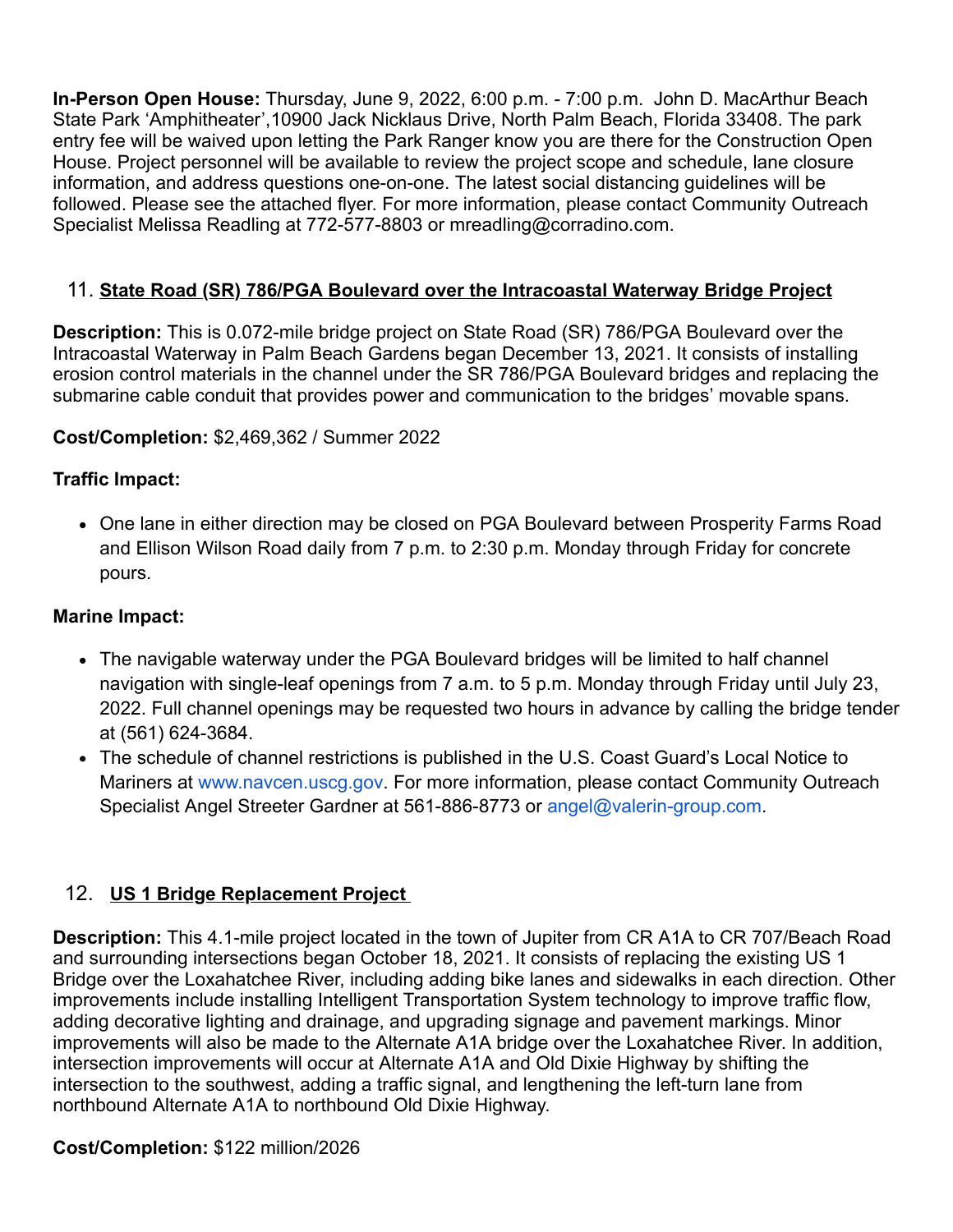### **Traffic Impact:**

- The southbound merge lane from Old Dixie Highway to southbound Alternate A1A is closed continuously through June 30 for intersection improvements. Southbound traffic will be diverted to the left-turn lane from Old Dixie Highway to northbound Alternate A1A.
- Lane closures may occur from 9 p.m. to 6 a.m. Sunday through Saturday on US 1, Indiantown Road, Alternate A1A and Old Dixie Highway.
- Intermittent daytime lane closures may occur on Alternate A1A and US 1 from 9 a.m. to 4 p.m. For more information, please contact Community Outreach Specialist Angel Streeter Gardner at 561-886-8773 or [angel@valerin-group.com.](mailto:angel@valerin-group.com)

# *WESTERN PALM BEACH COUNTY PROJECTS*

*(Wellington, Royal Palm Beach, South Bay, Belle Glade, Pahokee)*

#### 13. **State Road 80/Southern Boulevard, from west of Lion Country Safari Road to Forest Hill Boulevard/Crestwood Boulevard**

**Description:** Construction on this 7.2-mile widening project began July 31, 2018, in the Village of Royal Palm Beach, Village of Wellington and the Town of Loxahatchee Groves. Work includes widening the existing roadway from four to six lanes, adding a 12-foot shared-use pathway on the north side of the roadway, adding bike lanes, milling and resurfacing, drainage improvements, adding lighting and signalization, installing curb and gutter, guardrails, minor median modifications and signage and pavement markings.

**Cost/Completion:** \$34 million. Completion is expected in spring 2022.

**Traffic Impact:** All lanes are open. For more information, please contact Community Outreach Specialist Angel Streeter Gardner at (561) 886-8773 or [angel@valerin-group.com.](mailto:angel@valerin-group.com)

### 14. **State Road 700 Hurricane Irma Repairs Project**

**Description:** Construction on this 6.3-mile repairs and safety improvements project began Friday, June 11, 2021, in western Palm Beach County. Work includes embankment repairs on State Road 700 adjacent to the L-10 Canal, including bank stabilization and revetments, replacing the existing span wire signals with mast arms at the intersections of State Road 700 & Muck City Road and State Road 700 & Hatton Highway, new guardrail installation, and replacing/adding traffic signs at various locations.

**Cost/Completion:** \$8.2 million. Completion is expected in fall 2022.

### **Traffic Impact:**

• State Road 700 is closed from West Main Street to Muck City Road for canal slope restoration and protection activities through June 30, 2022. Motorists may detour via State Road 15, State Road 80, and Hatton Highway. Emergency vehicles will be provided access at all times. For more information, please contact Community Outreach Specialist Melissa Readling at 772-577- 8803 or [mreadling@corradino.com](mailto:mreadling@corradino.com).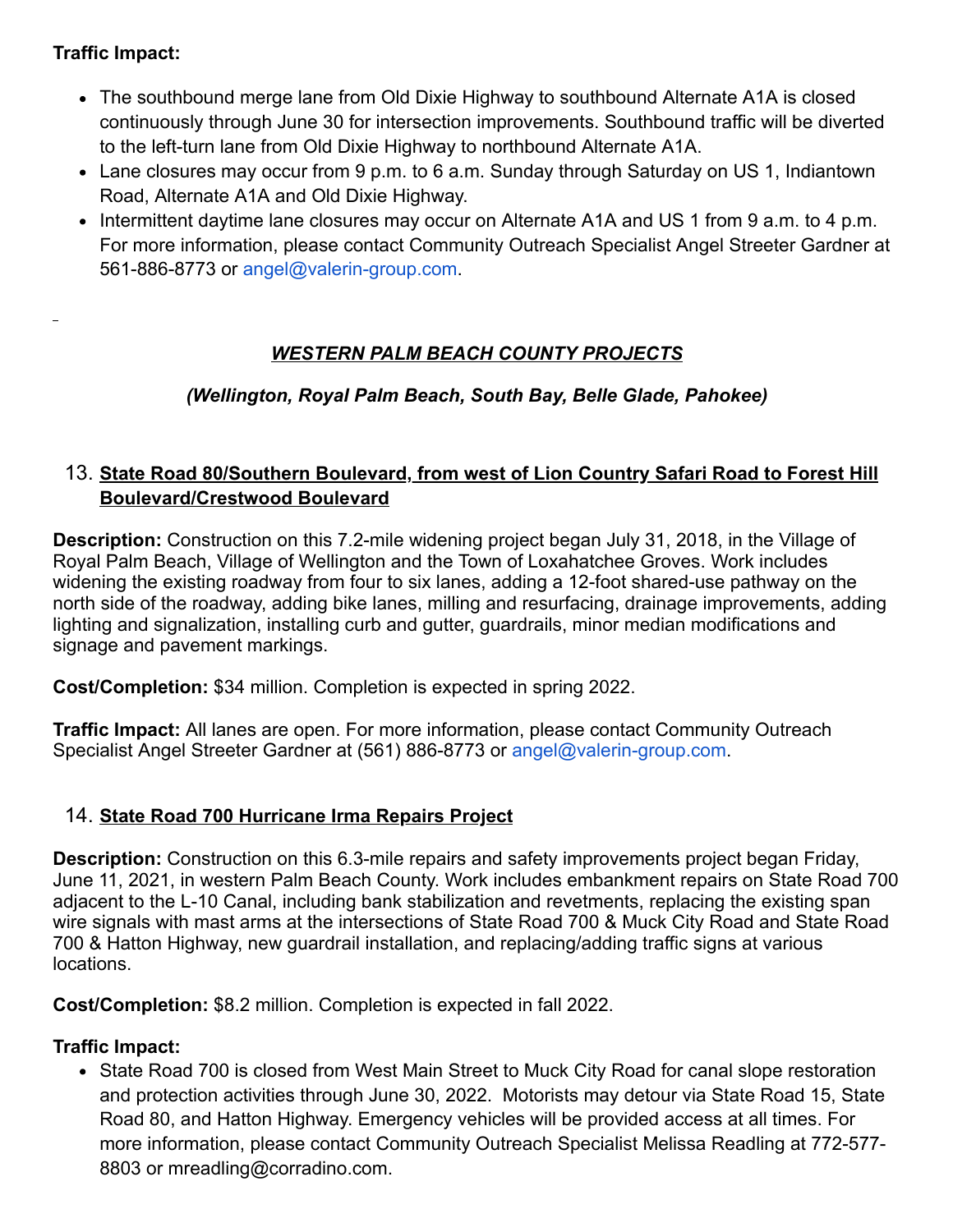### 15. **State Road 25/US 27 Safety Improvements Project**

**Description:** Construction on this 13-mile safety improvements project began on Monday, January 3, 2022, in western Palm Beach County. Work includes widening the shoulders of the roadway, replacing, or resetting guardrails along the roadway, installing rumble strips, and internally illuminated retroreflective pavement markings along the roadway shoulders, adding a median acceleration lane and flashing beacons at the Okeelanta Road intersection, adding outside and median acceleration lanes at the County Road 827/Bolles Canal Road intersection.

**Cost/Completion:** \$18 million. Completion is expected summer 2024.

### **Traffic Impact:**

- One southbound lane and shoulder will be closed from Okeelanta Road south 3 miles for shoulder widening. Please note continuous lane closures will not exceed 3 miles.
- Northbound and southbound SR 25/US 27 posted speed limit are reduced from 65 mph to 55 mph from just north of Mile Marker 71 to just south of Mile Marker 60 through the duration of the project. For more information, please contact Community Outreach Specialist Melissa Readling at 772-577-8803 or [mreadling@corradino.com](mailto:mreadling@corradino.com).

### 16. **State Road 25/US 27 Resurfacing and Restoration Project**

**Description:** Construction on this 13-mile resurfacing and restoration project began on Thursday, May 5, 2022, in Western Palm Beach County. Work includes milling and resurfacing existing travel lanes and shoulders, shoulder widening, replacing or resetting guardrails along the roadway, restoring sidewalks at various locations, upgrading curb ramps to meet Americans with Disabilities Act (ADA) standards, adding pedestrian gates at the FEC Railroad crossing, improving lighting and replacing the signals at SR 80/East Palm Beach Road, upgrading pedestrian signals, pavement markings, and signing to current standards, installing rumble strips and internally illuminated retroreflective pavement markings

**Cost/Completion:** \$18 million. Completion is expected early 2024.

### **Traffic Impact:**

All lanes are open. For more information, please contact Community Outreach Specialist Melissa Readling at 772-577-8803 or [mreadling@corradino.com](mailto:mreadling@corradino.com).

# **MAINTENANCE, UTILITY, PERMIT & ADDITIONAL AGENCY PROJECTS**

### *FLORIDA'S TURNPIKE:*

**Southbound Florida's Turnpike/SR 91 entrance ramp from Southern Boulevard/SR 80** Weekend full ramp closures, 2 a.m. Saturday, June 11, to 4 a.m. Monday, June 13; and from 2 a.m. Saturday, June 18, to 4 a.m. Monday, June 20.

If necessary, this closure may also occur from 2 a.m. Saturday, June 25, to 4 a.m. Monday, June 27.

### **Detour information:**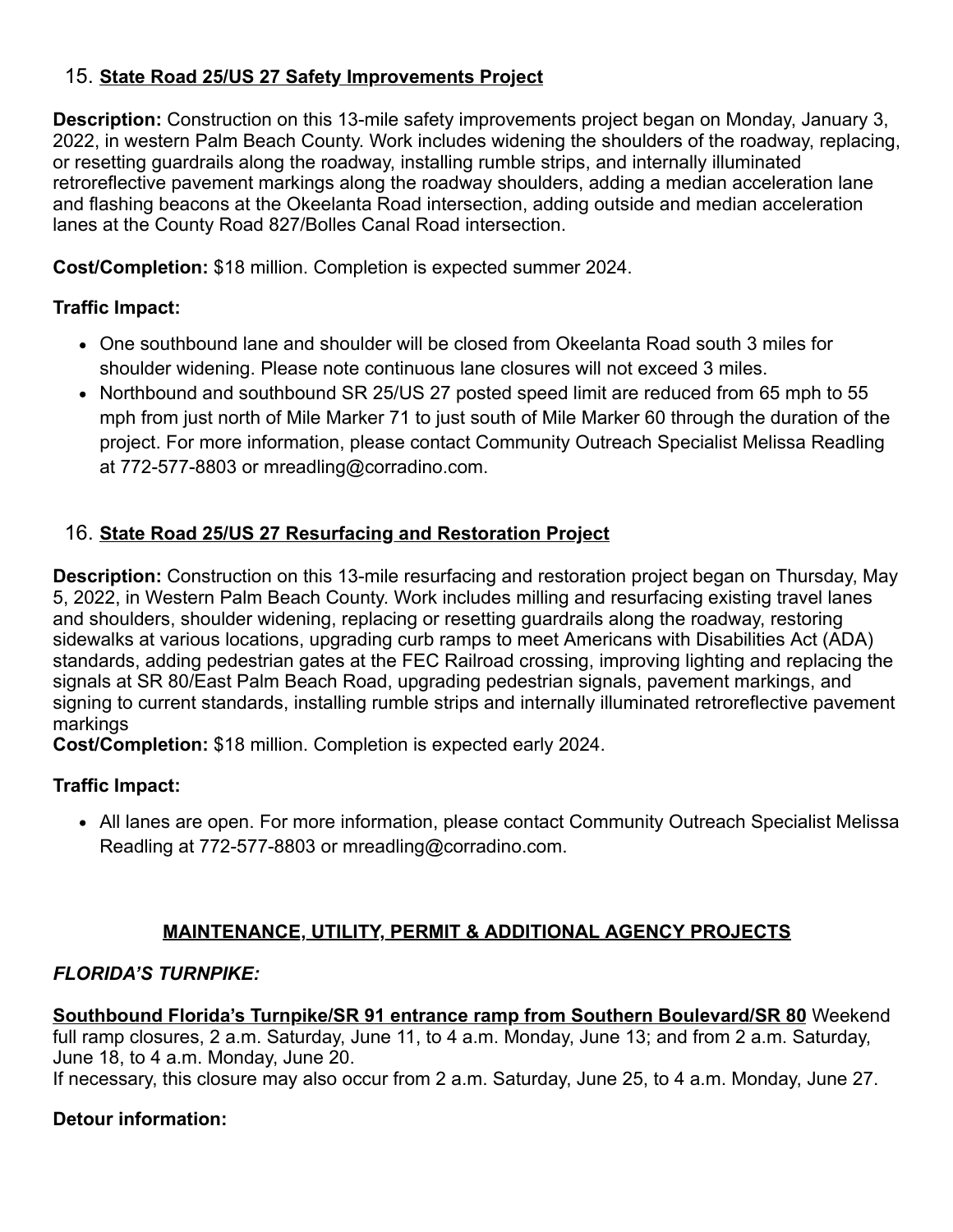• Southern Boulevard/SR 80 traffic wishing to access southbound Florida's Turnpike/SR 91 will be directed west to US 441/SR 7, travel south on US 441 to Lake Worth Road/SR 802 and travel east on Lake Worth Road to access southbound Florida's Turnpike.

**Southbound Florida's Turnpike/SR 91 exit ramp to Southern Boulevard/SR 80 (Exit 97)** Weekend full ramp closures, 2 a.m. Saturday, June 11, to 4 a.m. Monday, June 13; and from 2 a.m. Saturday, June 18, to 4 a.m. Monday, June 20.

If necessary, this closure may also occur from 2 a.m. Saturday, June 25, to 4 a.m. Monday, June 27.

#### **Detour information:**

• Southbound Florida's Turnpike/SR 91 traffic wishing to access Southern Boulevard/SR 80 (Exit 97) will be directed to exit at Okeechobee Boulevard/SR 704 (Exit 99), travel west on Okeechobee Boulevard to Jog Road and travel south on Jog Road to access Southern Boulevard.

#### *BRIGHTLINE:*

**Jupiter – Riverside Dr. and Alternate A1A** Day-time flagging operations, 7 a.m. to 5 p.m. to move materials for bridge construction, continuing through June 2022. Crossings may be closed briefly (1-2 minutes) as trucks enter and exit the right of way. For more information, please contact Katie Mitzner at 407-502-3587.

#### **Jupiter – Loxahatchee River**

Daytime pile driving operations, 7 a.m. to 7 p.m., Monday through Sunday, continuing through June 2022 to install new permanent bridge foundations.

**Boca Raton – Railroad Crossing at Palmetto Park Road** Full road closure, 8 a.m., Saturday, June 11 to 7 p.m., Wednesday, June 15.

#### **Detour Information:**

- Westbound Palmetto Park Rd. traffic will be directed to travel north on Dixie Hwy. to NW 2<sup>nd</sup> St., travel west on NW 2<sup>nd</sup> St. to NW 2<sup>nd</sup> Ave. and travel south on NW 2<sup>nd</sup> Ave. to Palmetto Park Rd.
- Eastbound Palmetto Park Rd. traffic will be directed to travel north on NW 2<sup>nd</sup> Ave. to NW 2<sup>nd</sup> St., travel east on NW 2<sup>nd</sup> St. to Dixie Hwy. and travel south on Dixie Hwy. to Palmetto Park Rd. Motorists proceed with extra caution through work zones and adhere to posted detour signs, speed limits and other signage. For more information visit the [Brightline website](https://gcc02.safelinks.protection.outlook.com/?url=https%3A%2F%2Flinkprotect.cudasvc.com%2Furl%3Fa%3Dhttps%253a%252f%252fwww.gobrightline.com%252frailroad-construction%26c%3DE%2C1%2C3ROIRrcbOpYXZ2mJ6UEgK31Sv0WWMvcZRgWkQK9UaqsxH7xGNifA6cwQgCZ7GHDCpaO0-Tdtp8aw8YQvnrcfKIaUS7qEp9tkYAIkWTng3yX9JS5Ov5kyJC9AGpI%2C%26typo%3D1&data=05%7C01%7Cguillermo.canedo%40dot.state.fl.us%7C526cd4de1b994d327cd108da457bd999%7Cdb21de5dbc9c420c8f3f8f08f85b5ada%7C0%7C0%7C637898695545428370%7CUnknown%7CTWFpbGZsb3d8eyJWIjoiMC4wLjAwMDAiLCJQIjoiV2luMzIiLCJBTiI6Ik1haWwiLCJXVCI6Mn0%3D%7C3000%7C%7C%7C&sdata=%2FkGgyqrSto6BrvQ9%2FJTOD1x3Dk56AYFmAe%2F76YiUJVk%3D&reserved=0) or contact Katie Mitzner, Public Affairs Director, Brightline at 407-502-3587, [katie.mitzner@gobrightline.com](mailto:katie.mitzner@gobrightline.com).

# **Boca Raton – Railroad Crossing at NW 2nd Street**

Full road closure, 8 a.m., Saturday, June 18 to 7 p.m., Thursday, June 30.

#### **Detour Information:**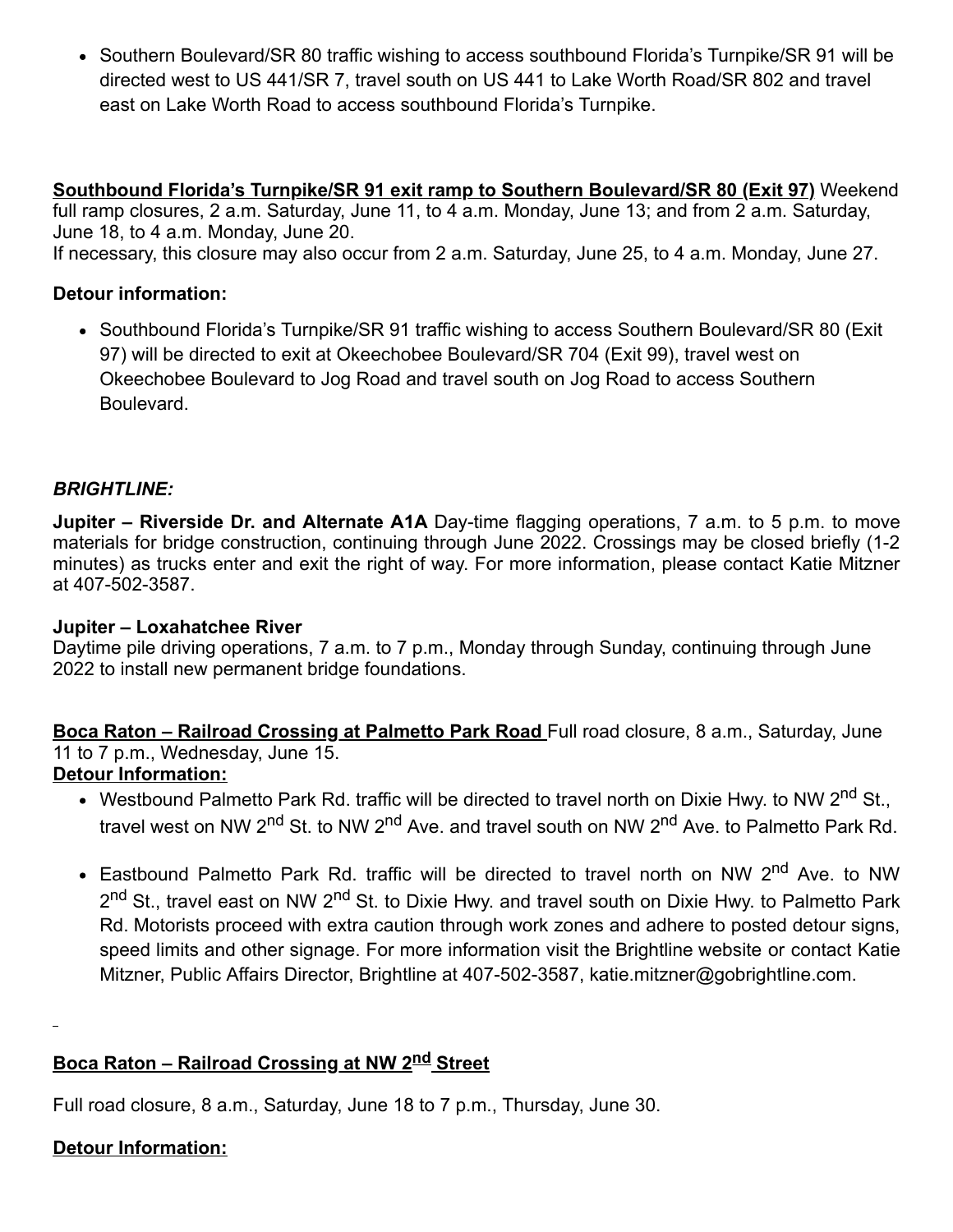- Westbound NW 2<sup>nd</sup> St. traffic will be directed to travel south on Dixie Hwy. to Palmetto Park Rd., travel west on Palmetto Park Rd. to NW 2<sup>nd</sup> Ave. and travel north on NW 2<sup>nd</sup> Ave. to NW 2<sup>nd</sup> St.
- Eastbound NW 2<sup>nd</sup> St. traffic will be directed to travel south on NW 2<sup>nd</sup> Ave. to NW 2<sup>nd</sup> St., travel east on Palmetto Park Rd. to Dixie Hwy. and travel north on Dixie Hwy. to NW 2<sup>nd</sup> St. Motorists proceed with extra caution through work zones and adhere to posted detour signs, speed limits and other signage. For more information visit the [Brightline website](https://gcc02.safelinks.protection.outlook.com/?url=https%3A%2F%2Flinkprotect.cudasvc.com%2Furl%3Fa%3Dhttps%253a%252f%252fwww.gobrightline.com%252frailroad-construction%26c%3DE%2C1%2C3ROIRrcbOpYXZ2mJ6UEgK31Sv0WWMvcZRgWkQK9UaqsxH7xGNifA6cwQgCZ7GHDCpaO0-Tdtp8aw8YQvnrcfKIaUS7qEp9tkYAIkWTng3yX9JS5Ov5kyJC9AGpI%2C%26typo%3D1&data=05%7C01%7Cguillermo.canedo%40dot.state.fl.us%7C526cd4de1b994d327cd108da457bd999%7Cdb21de5dbc9c420c8f3f8f08f85b5ada%7C0%7C0%7C637898695545428370%7CUnknown%7CTWFpbGZsb3d8eyJWIjoiMC4wLjAwMDAiLCJQIjoiV2luMzIiLCJBTiI6Ik1haWwiLCJXVCI6Mn0%3D%7C3000%7C%7C%7C&sdata=%2FkGgyqrSto6BrvQ9%2FJTOD1x3Dk56AYFmAe%2F76YiUJVk%3D&reserved=0) or contact Katie Mitzner, Public Affairs Director, Brightline at 407-502-3587, [katie.mitzner@gobrightline.com.](mailto:katie.mitzner@gobrightline.com)

#### *SOUTHERN PALM BEACH COUNTY (BOCA RATON, DELRAY BEACH):*

Northbound North Federal Highway between Northeast 15 Terrace, in Boca Raton, 9 a.m. until 3:30 p.m., Monday through Friday, Monday, Apr. 25 through Friday, Sept. 09, 1 of 1 lanes closed, for water main installation. For more information, please contact Prajwal Aditya 954-937-5305.

Southbound North Federal Highway between Northeast 5 Avenue, in Boca Raton, 9 a.m. until 3:30 p.m., Monday through Friday, Monday, Apr. 25 through Friday, Sept. 09, 1 of 1 lanes closed, for water main installation. For more information, please contact Prajwal Aditya 954-937-5305.

Eastbound Lake Worth Road at mile marker 6.515, in Boca Raton, 9 a.m. until 3:30 p.m., Monday through Friday, Monday, May 23 through Friday, Jun. 24, 1 of 3 lanes closed, for utility poles relocation and installation. For more information, please contact Erwin Mosqueda 954-789-7600.

Northbound North Federal Highway between Southeast 9 Street and Southeast 7 Street, in Boca Raton, 9 a.m. until 3:30 p.m., Monday through Friday, Monday, Oct. 05 extended through Thursday, June 30, 2 of 3 lanes closed, for building material loading delivery. For more information, please contact Teddy Van Wingen 561-705-5642.

Eastbound Northeast Spanish River Boulevard at the intersection of North Federal Highway, in Boca Raton, 9 a.m. until 3:30 p.m., Monday through Friday, Monday, Jun. 06 through Thursday, Jun. 30, 1 of 3 lanes closed, for concrete pole removal. For more information, please contact James Rolle 786-538- 2599.

#### *CENTRAL PALM BEACH COUNTY (GULF STREAM, BOYNTON BEACH, OCEAN RIDGE, LANTANA, MANALAPAN, LAKE WORTH BEACH, GREENACRES, WEST PALM BEACH, LOXAHATCHEE, PALM SPRINGS, PALM BEACH):*

Advance Notice: Northbound and Southbound A1A/South Ocean Boulevard over the Boynton Beach Inlet Bridge, in Boynton Beach, 8 a.m. until 5 p.m. Thursday, June 16 to Friday, June 17, Monday, June 20 to Friday, June 24, Monday, June 27 to Friday, July 1, 1 of 2 lanes closed for bridgework. For more information, please contact Mauro Barbosa 954-516-3421.

Westbound and Eastbound Lake Worth Road between East of Congress Avenue and West of I95, in Lake Worth, 9 a.m. until 4 p.m., Monday through Friday, Monday, Mar. 14 extended through Friday, Jun. 10, 1 of 2 lanes closed, for pole replacements. For more information, please contact Erwin Mosqueda 954-786-7600.

Southbound Broadway Avenue between 38 Street and 36 Street, in West Palm Beach, 9 a.m. until 3:30 p.m., Monday through Friday, Friday, Mar. 18 through Thursday, Jun. 30, 1 of 2 lanes closed, for cell pole, antennas, equipment cabinet, electrical and fiber installation. For more information, please contact John Duran 321-350-7809.